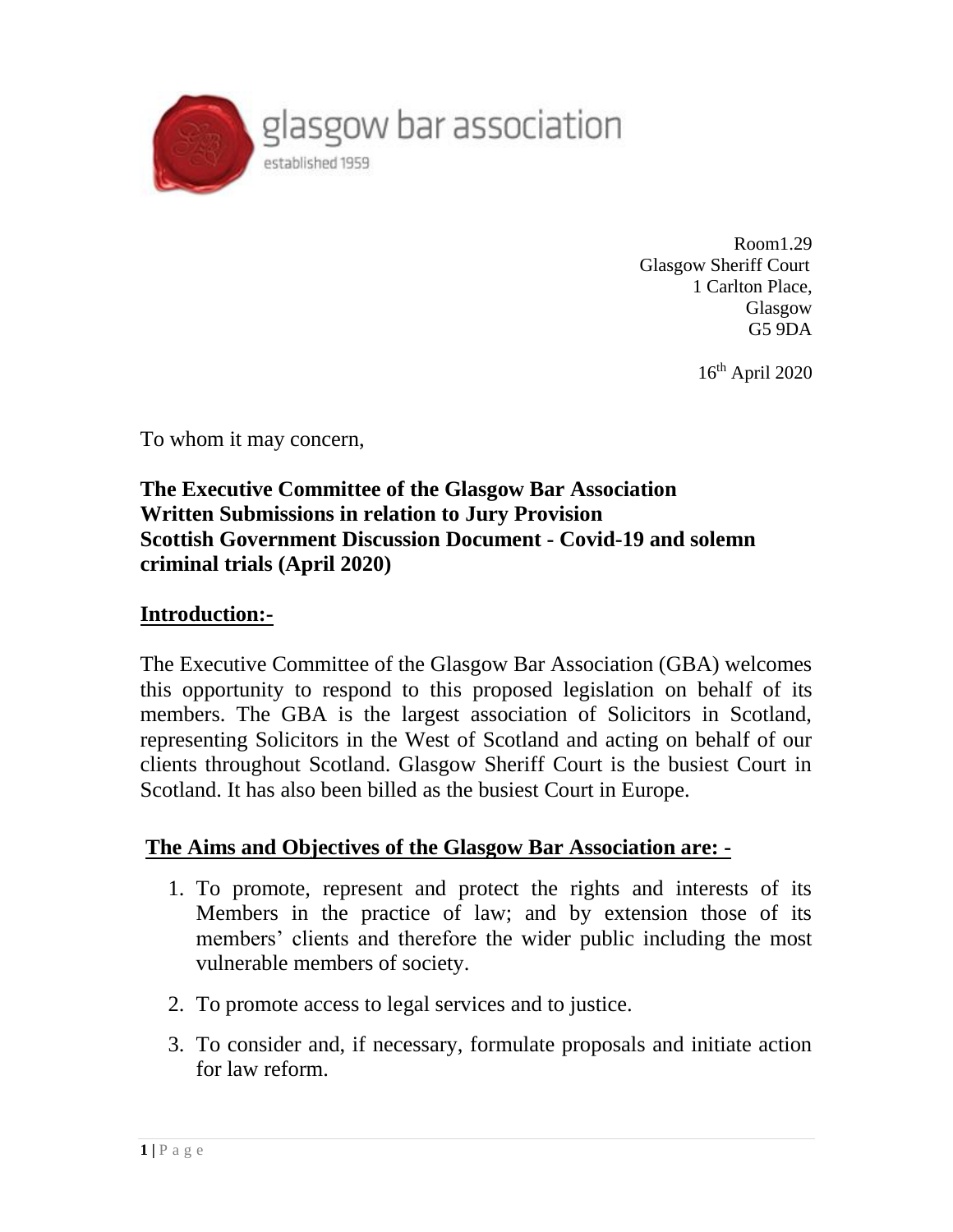- 4. To consider and monitor proposals made by other bodies for law reform and draft legislation and to make comments, recommendations and representations thereanent to the appropriate quarters.
- 5. To arrange conferences and lectures and otherwise to provide opportunities for its Members and others to study and keep up to date with current and proposed law practice and procedures.

We have already make public our concerns about the proposed legislation as set out in the Coronavirus (Scotland) Bill 2020 and we welcomed the Scottish Government's decision to withdraw that part of their Bill in so far as it related to the suspension of Juries in Solemn matters. Furthermore, we welcome the opportunity presented by the Discussion Document to engage in meaningful deliberations with Stakeholders to achieve a constructive outcome to the problems faced in the operation of Solemn Court business in the aftermath of the Covid-19 pandemic.

As always, we would welcome any expression of interest from the Members of the Scottish Parliament to discuss with us the work undertaken by our Members at the High Court of Justiciary in Glasgow, at Glasgow Sheriff Court and jurisdictions throughout Scotland to illustrate the commendable work done by our members in representing our clients.

#### **Our submissions:-**

**I.** Prior to the production of the Discussion Document, our Executive Committee had summarised the following as our proposals:-

These fall into three categories, viz –

**1. Current situation.** This proposal for legislation is premature. The Government has measures in place to ensure maximum public safety and unless and until these regulations are relaxed, we consider that no Jury trial should be sitting. The current Government regulations promote stay at home and social distancing provisions and irrespective of any issues with potential jurors attending at court it would be inappropriate and reckless to seek to have witnesses (both professional and non-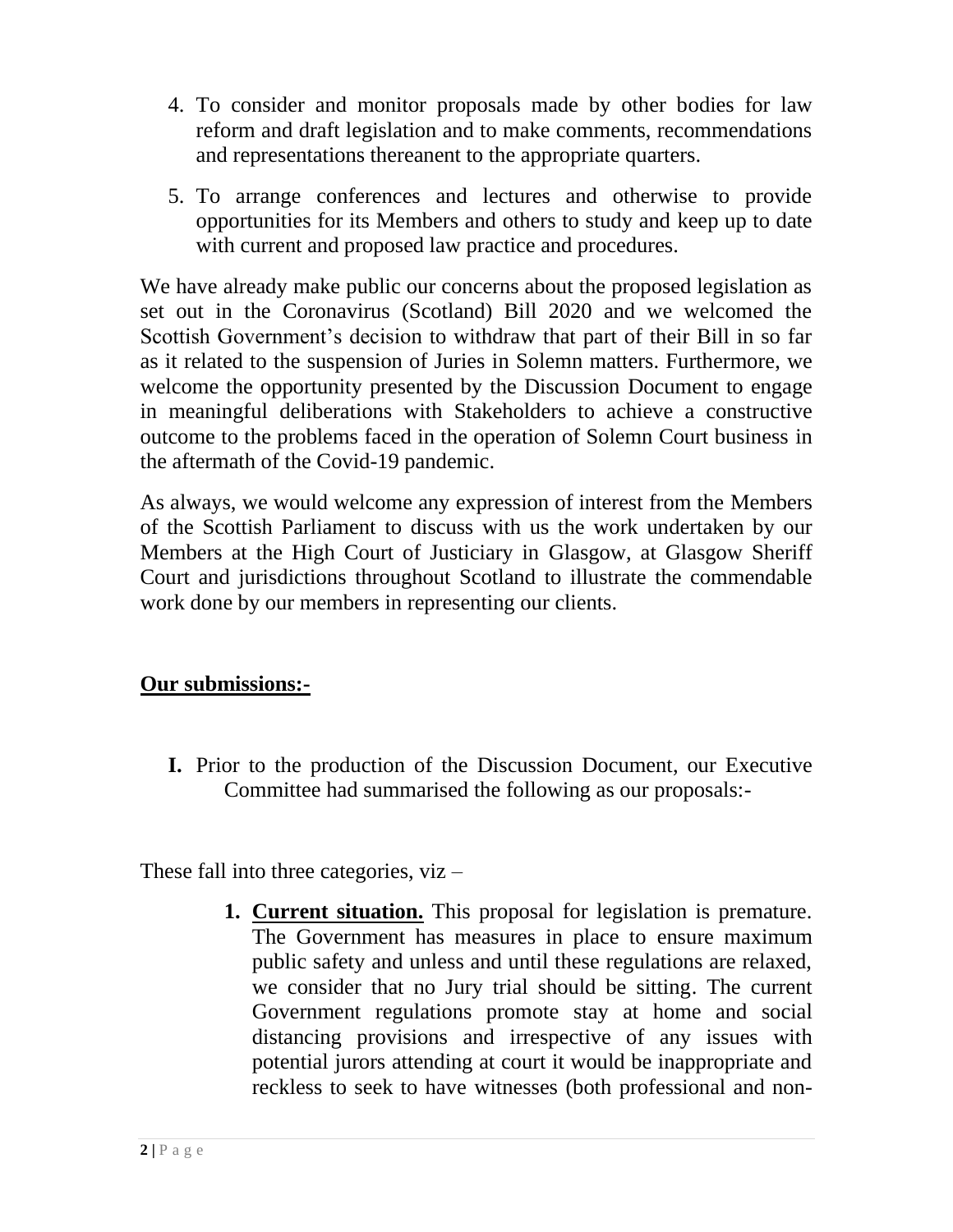professional), Solicitors, Solicitor Advocates and Counsel (both Crown and Defence), the Judiciary, Clerks, Court Officers and other court staff attend at courts and require them to be in contact in close proximity to numerous persons on a daily basis. This accords with the Practice Notes from the High Court of Justiciary and local Sheriffdoms. The suspension of all jury cases was the first measure implemented by the Scottish Courts and Tribunals Service. In any event the Crown are presently not seeking to have any Jury trials fixed until August with all cases currently being adjourned to First Diets in July. The suggestion of implementing the suspension of trial by jury attempts to provide for a situation that in the short term will not arise, as no dates for trial have been set during the current lockdown. We also make reference to the fact this is presently the position in England as detailed by the Lord Chief Justice.

[\(https://www.judiciary.uk/announcements/review-of-court](https://www.judiciary.uk/announcements/review-of-court-arrangements-due-to-covid-19-message-from-the-lord-chief-justice/)[arrangements-due-to-covid-19-message-from-the-lord-chief-justice/\)](https://www.judiciary.uk/announcements/review-of-court-arrangements-due-to-covid-19-message-from-the-lord-chief-justice/)

If no other country in the world is contemplating such measures at this time of crisis, this in itself demonstrates that the proposal is premature.

# **The GBA is fundamentally opposed to any variation in the Jury process at this time.**

- **2. Future situation.** Once the pandemic regulations are relaxed and in anticipation of the Courts assigning new diets and dealing with a backlog of work, we still support the use of a 15 person jury system and can suggest the following methods of quickly clearing a backlog of cases :–
- **(i)** Postponement of judicial retirement plans and reappointment of those already retired to create additional members of the Judiciary to process the backlog created. Further appointment of Temporary Judges and Ad Hoc Advocate Deputes would allow more courts to sit. The temporary promotion of summary sheriffs to Sheriffs and the appointment of additional summary sheriffs to backfill the gaps left by any promotion to Temporary Judge would also ensure the anticipated backlog of both solemn and summary caseloads could be appropriately managed.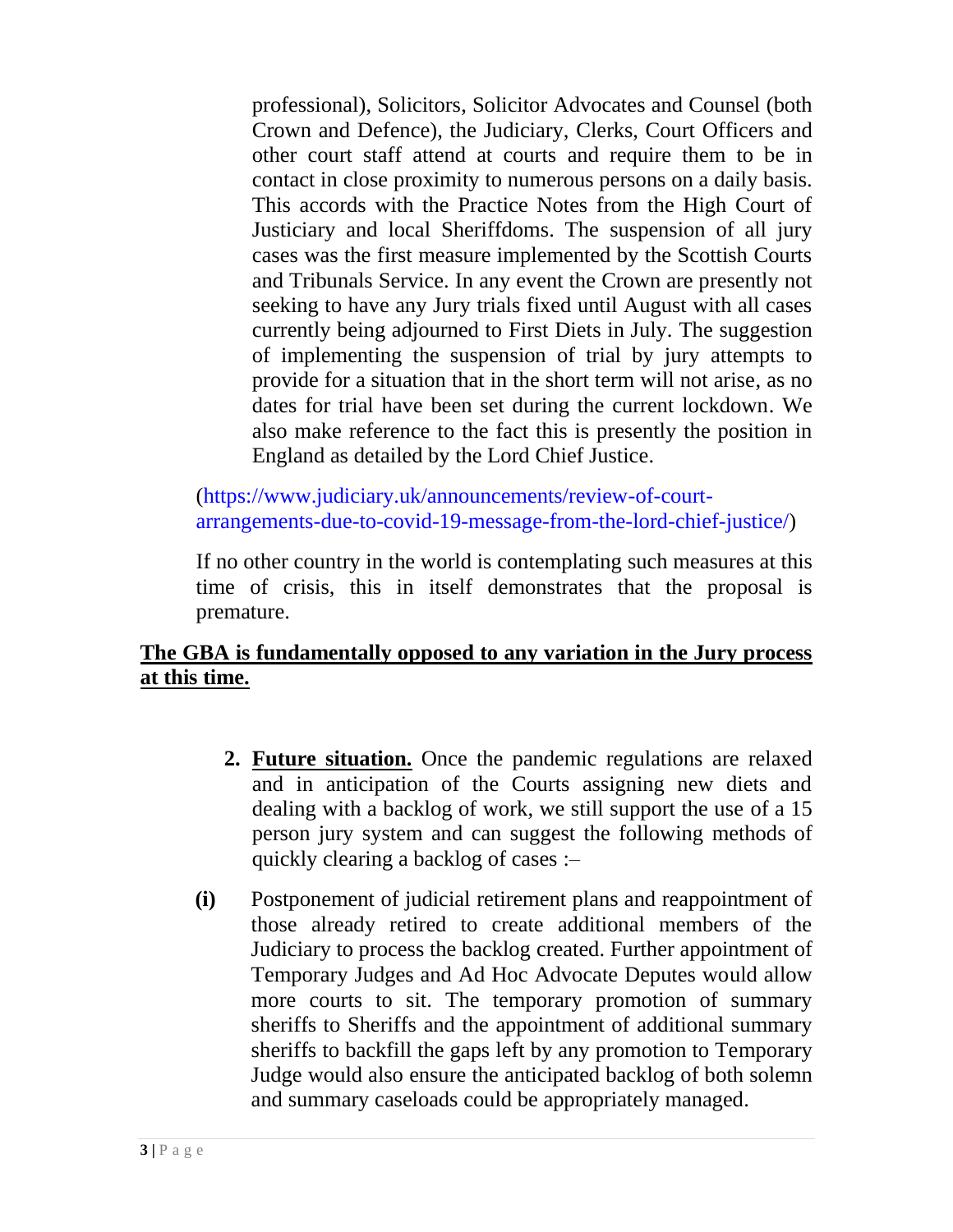**(ii)** Use of current facilities and reopening of closed court buildings. For instance, the schedule of Glasgow Sheriff Court was adjusted to allow for overspill court sittings from the High Court and this could be further accommodated. Separately, the Glasgow Sheriff Court diary was adjusted to make provision for the Climate Change Conference scheduled in Glasgow for later in the year which has now been cancelled. This will create availability of facilities in our Sheriff Court. Civil practitioners had their case load in part transferred to the Tribunals Centre and so there is precedent for this. In a rationalising of SCTS facilities, Sheriff Court buildings were closed and their reuse could be explored. Separately, greater use of sittings in local courts could be made. The High Court has previously sat in such local Courts as Paisley Sheriff Court and Dumbarton Sheriff Court and such facilities could be used again. It is the understanding of the Executive Committee of the GBA that in general terms the Sheriff and Jury business in Glasgow is dealt with relatively efficiently and with the Climate Change Conference being cancelled, we anticipate that our local court will be able to absorb the backlog. Other courts generally do not have Sheriff and Jury 'sittings' that continue on a day to day basis and accordingly they could also absorb a backlog along with providing capacity for High Court sittings.

# **3. Esto position.**

Notwithstanding these preferred courses of action, it is incumbent upon us to comment on proposals to facilitate arrangements meantime, which we would categorise as follows:-

# **(i)Use of technology** –

- (a) Remote site use for witness evidence and juries.
- (b) Online balloting of jury.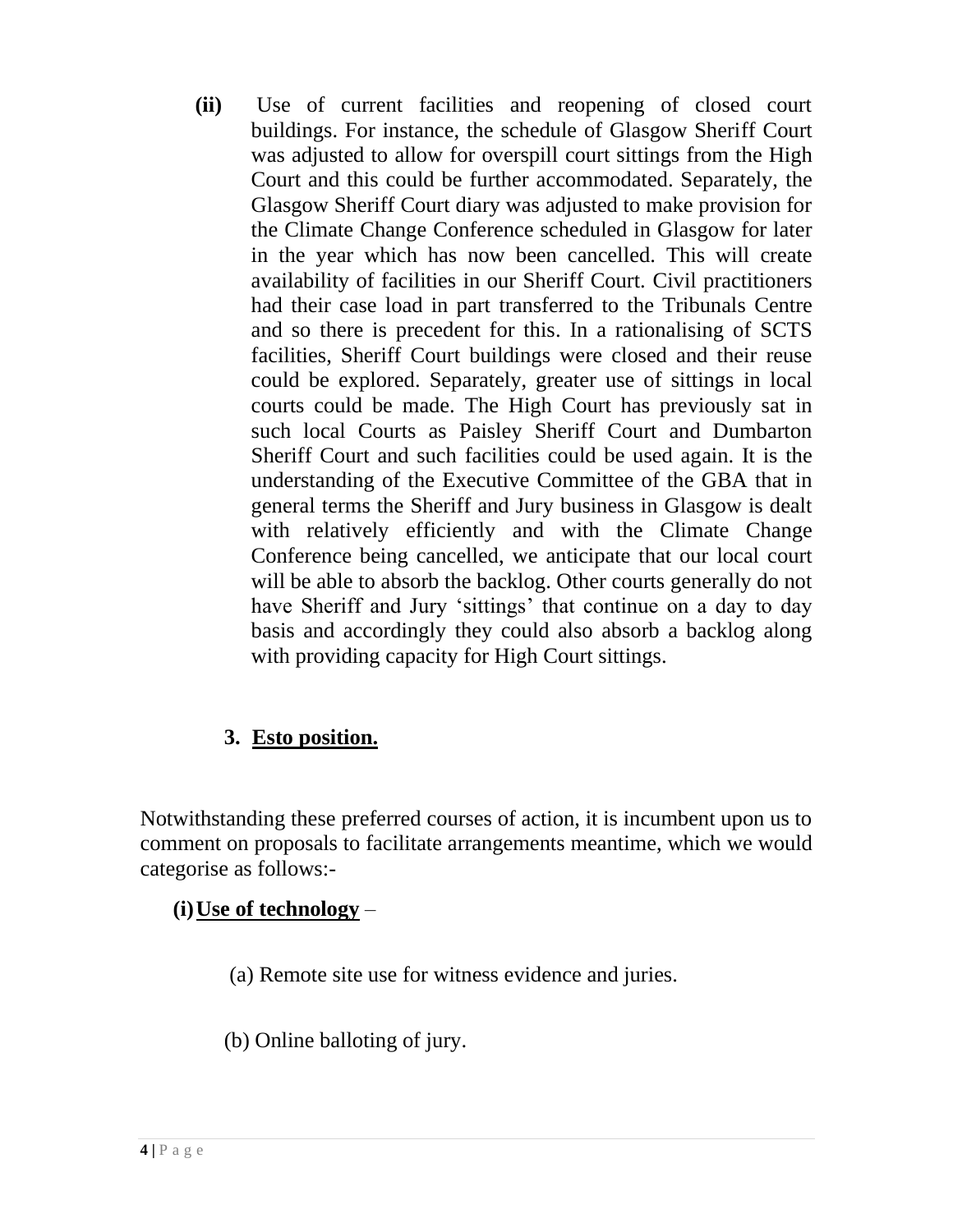We welcome the decision of the Scottish Courts and Tribunals Service (SCTS) to use technology to resume sittings of Court of session Inner House Appeals.

# **(ii) Jury composition** –

- (a) 15 jurors social distancing can be observed in large court rooms, or use of separate courts or other buildings, e.g. conference suites in Government Buildings, University/College lecture rooms and Church Halls.
- (b) Less than 15 jurors The Scottish Government has of course commissioned a report relative thereto which is referred to in the Discussion Document, given our unique practice of 15 jurors and the not proven verdict. The Scottish Government is undertaking a consultation process relative thereto (currently impacted by the pandemic). We would have grave concerns about any decision made to convene a jury of less than 15 members.

 **(iii)** Lastly, we would want measures of regular review of any legislation relative hereto, for this provision to be set out clearly in any legislation and that there should be an end date incorporated into the legislation (a sunset clause).

**II. A.** In light of the Discussion Document being produced, we welcome the opportunity to have a meaningful debate before one of the cornerstones of justice is prematurely and disproportionately set aside.

To allow for a meaningful debate to take place, we would call upon the Scottish Government to liaise with the SCTS to provide more detailed analysis of the numbers being affected by the current lockdown provisions.

We reproduce the Discussion Documents own table to illustrate matters:-

<sup>&</sup>quot;Table 1: Solemn crime – Indictments registered and trials led, 2017-2021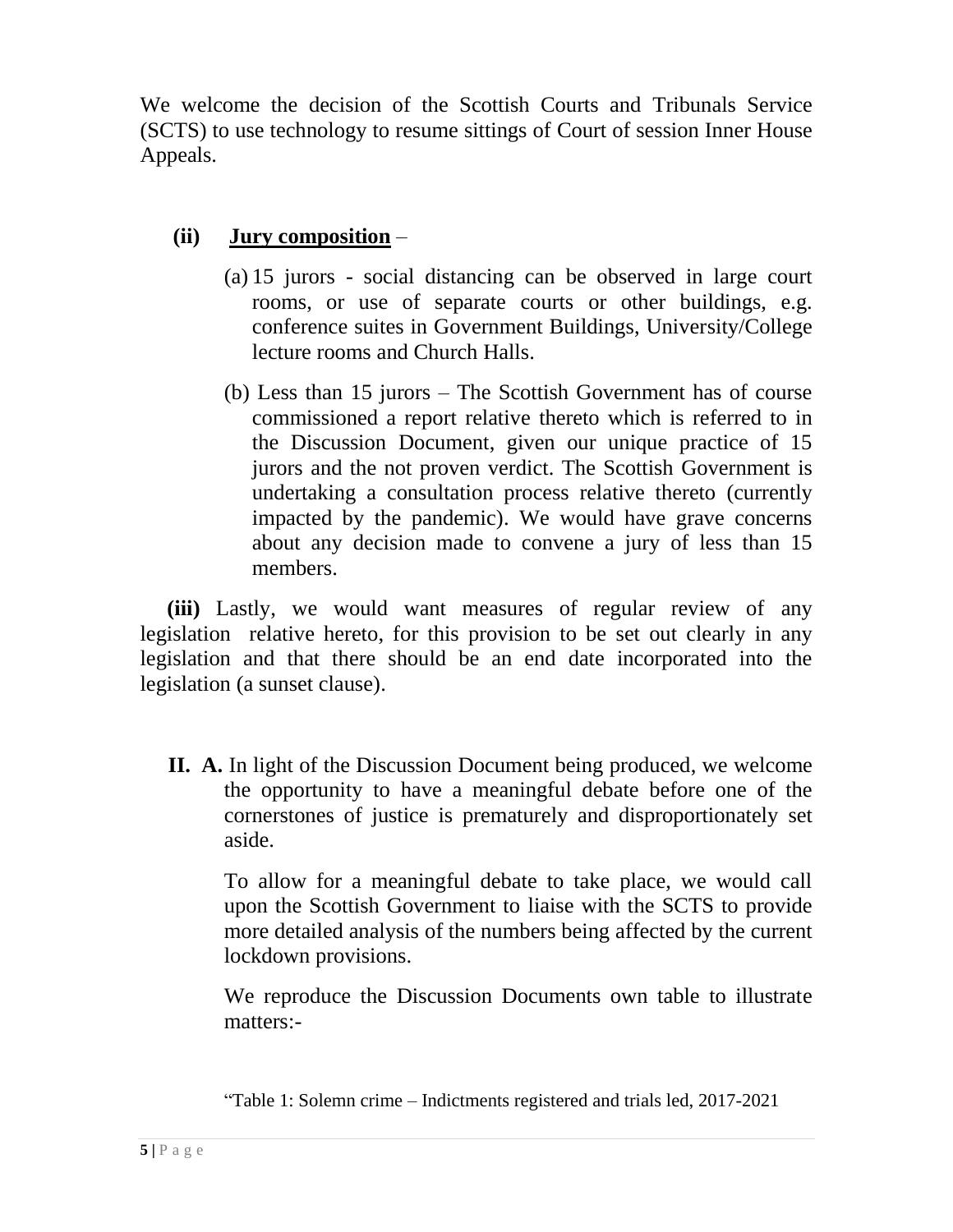|                               | 2017/18 | 2018/19 | 2019/20 | 2020/21<br>[Projected]<br>by SCTS] |
|-------------------------------|---------|---------|---------|------------------------------------|
| <b>High Court</b>             |         |         |         |                                    |
| Indictments Registered*       | 718     | 911     | 1125    | 1275                               |
| Trials Called**               | 689     | 717     | 870     | 995                                |
| Trials Evidence Led ***       | 461     | 507     | 521     | 620                                |
| <b>Sheriff Court Solemn</b>   |         |         |         |                                    |
| <b>Indictments Registered</b> | 4,979   | 5,182   | 5,508   | 5,900                              |
| <b>Trials Called</b>          | 2,833   | 2,848   | 3,030   | 3,245                              |
| Trials Evidence Led           | 1,041   | 1,119   | 1,230   | 1,300                              |

\* Indictments registered is the formal decision point for criminal proceedings in serious cases. This can be seen as the point when the Crown Office decide a prosecution will be taken forward.

\*\* Trial called is the point at which after an indictment is registered that a trial is arranged.

\*\*\* Trial evidence led is the point at which after an indictment is registered and a trial is arranged that a trial with evidence is progressed. If an accused pleads guilty, then there will be no trial with evidence led and instead the case will proceed to sentencing."

We would submit that this table is not sufficiently detailed to allow an informed decision to be made about how many cases will be impacted by the current lockdown provisions. It does not detail how many cases are resolved by section 76 letters, by pleas at First Diets or continued First Diets, or arranged in advance of the Jury sitting or on the First day of trial or during a trial. In essence, these statistics do not give an accurate breakdown of how many trials have proceeded to a conclusion with a verdict to help to illustrate a projection of how many trials may be affected by the current lockdown.

As the Scottish Criminal Bar Association (SCBA) have referenced in their response, the number of new cases during lockdown is much smaller than would be normally expected and there will be an associated drop in new business to be progressed throughout the year ahead.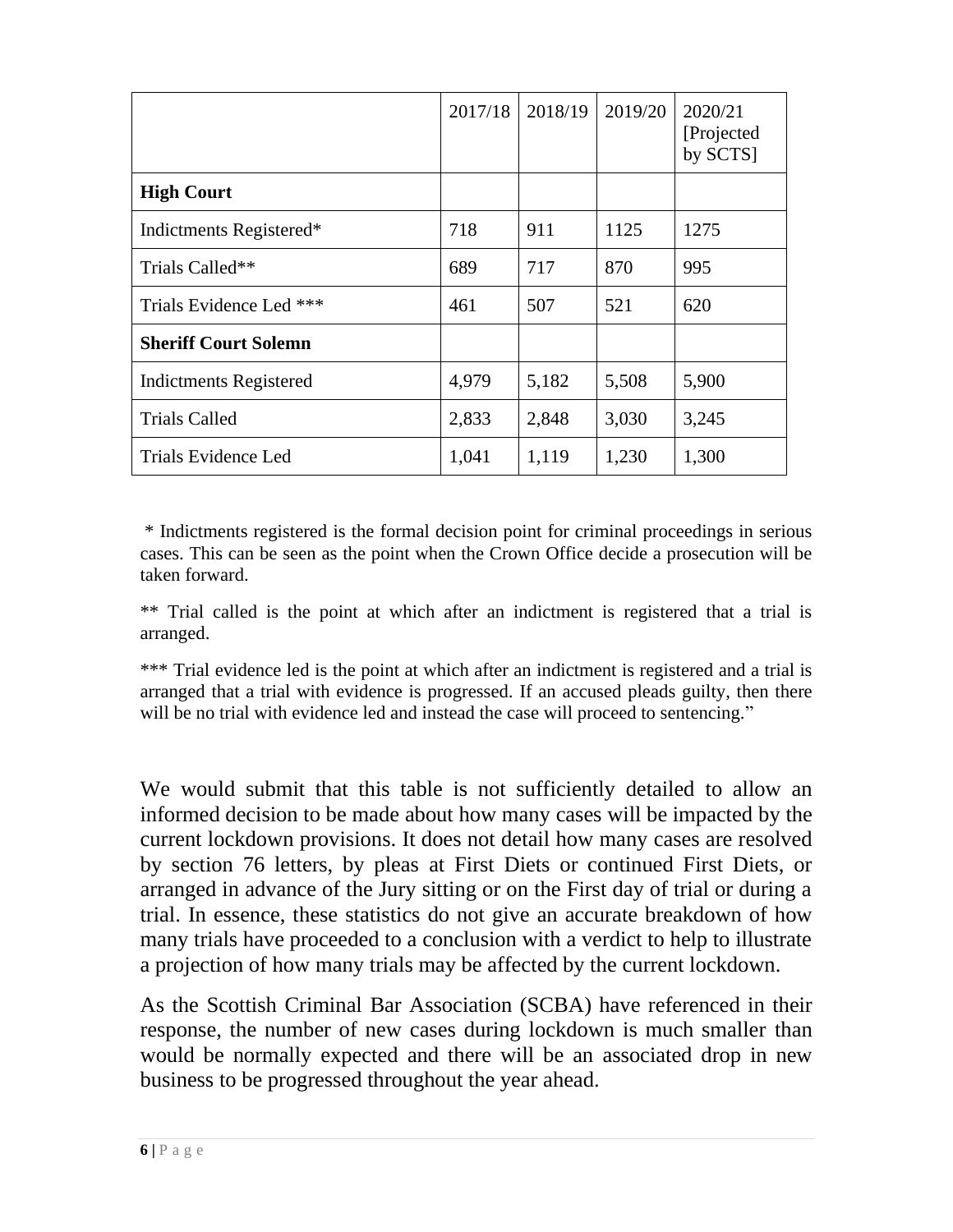We illustrate here a sample of the Court notes from Glasgow Sheriff Court for Solemn matters immediately after the Easter holiday weekend, to indicate the extensive data being collated by SCTS:-

| Number of cases | <b>Breakdown of Accused</b> |
|-----------------|-----------------------------|
| 9               | <b>PETITION</b>             |
|                 | PETITION WARRANT            |
|                 | PETITION & PET              |
| 6               | WARRANT                     |
|                 | <b>FULL COMMITTAL</b>       |
|                 | <b>BAIL APPLICATION</b>     |
| 16              | <b>UNDERTAKINGS</b>         |
|                 |                             |

COURT 3 - 14.04.20 Sheriff: Cubie

| <b>Breakdown of Cases</b> | Number of cases | Breakdown of Accused    | Number of<br>accused | Related<br>cases |                 |
|---------------------------|-----------------|-------------------------|----------------------|------------------|-----------------|
| <b>NEW PETITIONS</b>      | 9               | <b>PETITION</b>         | q                    |                  | 9               |
| PETITION WARRANTS         |                 | PETITION WARRANT        |                      |                  |                 |
|                           |                 | PETITION & PET          |                      |                  |                 |
| <b>FULL COMMITTAL</b>     | 6               | <b>WARRANT</b>          |                      |                  |                 |
| <b>BAIL APPLICATIONS</b>  |                 | <b>FULL COMMITTAL</b>   | 6                    |                  | 6               |
| <b>UNDERTAKINGS</b>       |                 | <b>BAIL APPLICATION</b> |                      |                  |                 |
| TOTAL CASES               | 16              | <b>UNDERTAKINGS</b>     |                      |                  |                 |
|                           |                 | <b>TOTAL</b>            | 16                   |                  | $16\phantom{.}$ |

#### DOWNTIMES

| <b>TIME</b>     | 14:00                                                                                 | 16:30                      |    |       |       | <b>Start Time</b> | 14:25 |
|-----------------|---------------------------------------------------------------------------------------|----------------------------|----|-------|-------|-------------------|-------|
|                 |                                                                                       |                            |    |       |       | Finish            |       |
| <b>TIME</b>     | 14:25                                                                                 | 17:20                      |    |       |       | Time              | 17:30 |
| REASON          | D                                                                                     | A                          |    |       |       |                   |       |
| DELAY (Mins)    | 00:25                                                                                 | 00:50                      | ## | 00:00 | 00:00 |                   |       |
| <b>COMMENTS</b> | 13 sets of papers<br>(agents speaking<br>to clients via tv<br>link to Cathcart<br>PS) | waiting<br>on last<br>case |    |       |       |                   |       |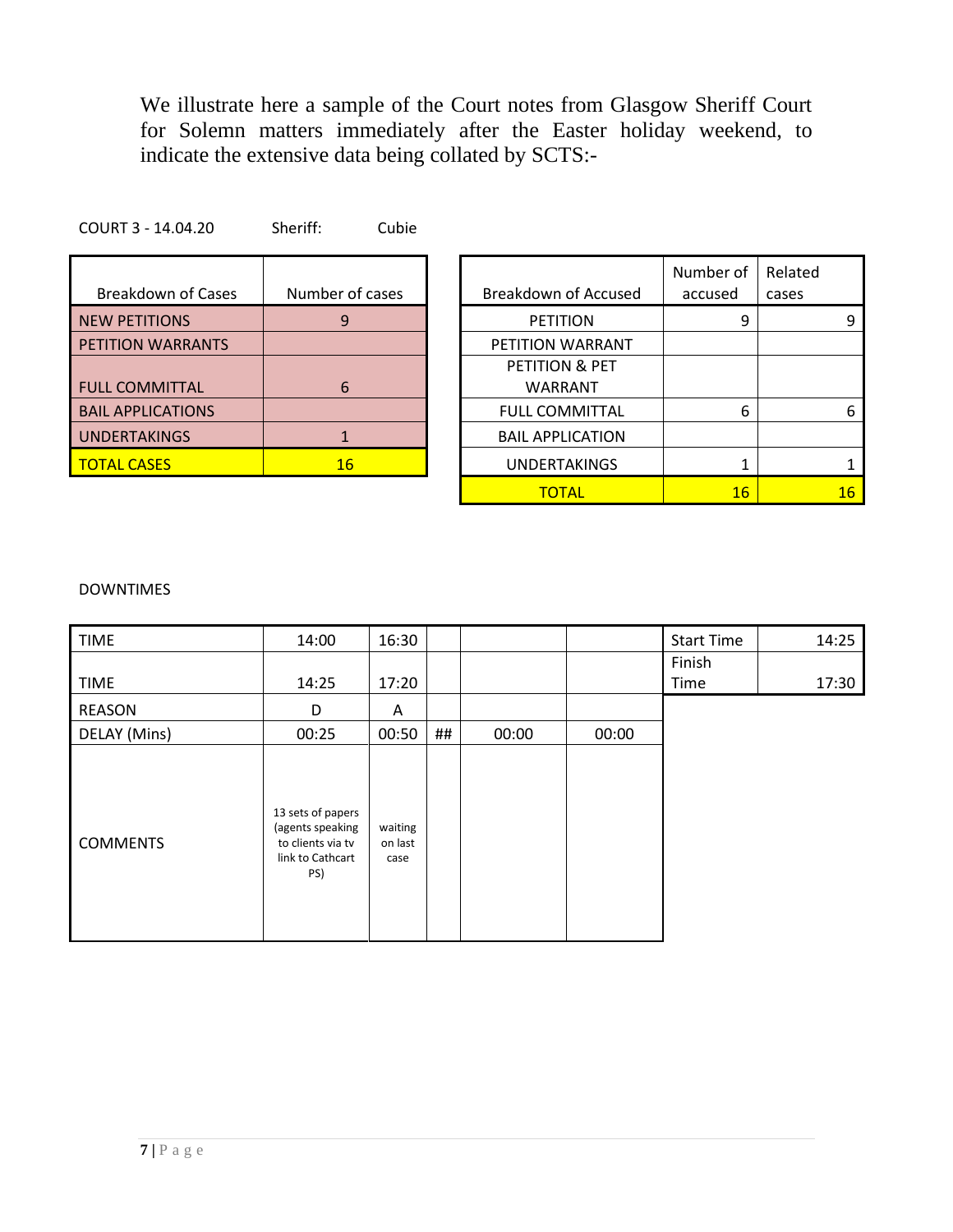| DELAY KEY         |
|-------------------|
| A - PAPERS        |
| <b>B-AGENTS</b>   |
| C - RUNNING ORDER |
| D - OTHER         |
| E - CELL ACCESS   |

**B.** Mirroring the points made in the Discussion Document, we would summarise our responses as follows:-

#### **Option one – Having a smaller number of jury members**

As above we would have grave concerns about any decision made by a jury of less than 15 members.

#### **Option two – Holding jury trials in larger non court locations to facilitate social distancing**

We take the view that issues of security, cleanliness and suitability of such facilities would make this an impracticable suggestion.

#### **Option three – Retain current court facilities but enable social distancing during jury trials**

We agree that this option should be the preferred approach. As stated above other Sheriff Courts can be used to accommodate the High Court. We support the approach taken in this regard by the Law Society of Scotland and the SCBA.

#### **Option four- having jurors in remote locations video linked to court**

Subject to appropriate security and facilities being made available to jurors then this option may be supported by the GBA. Further expansion of the use of video link evidence being given by witnesses should also be explored.

#### **Option five – Test jurors / other court attendees for Covid-19**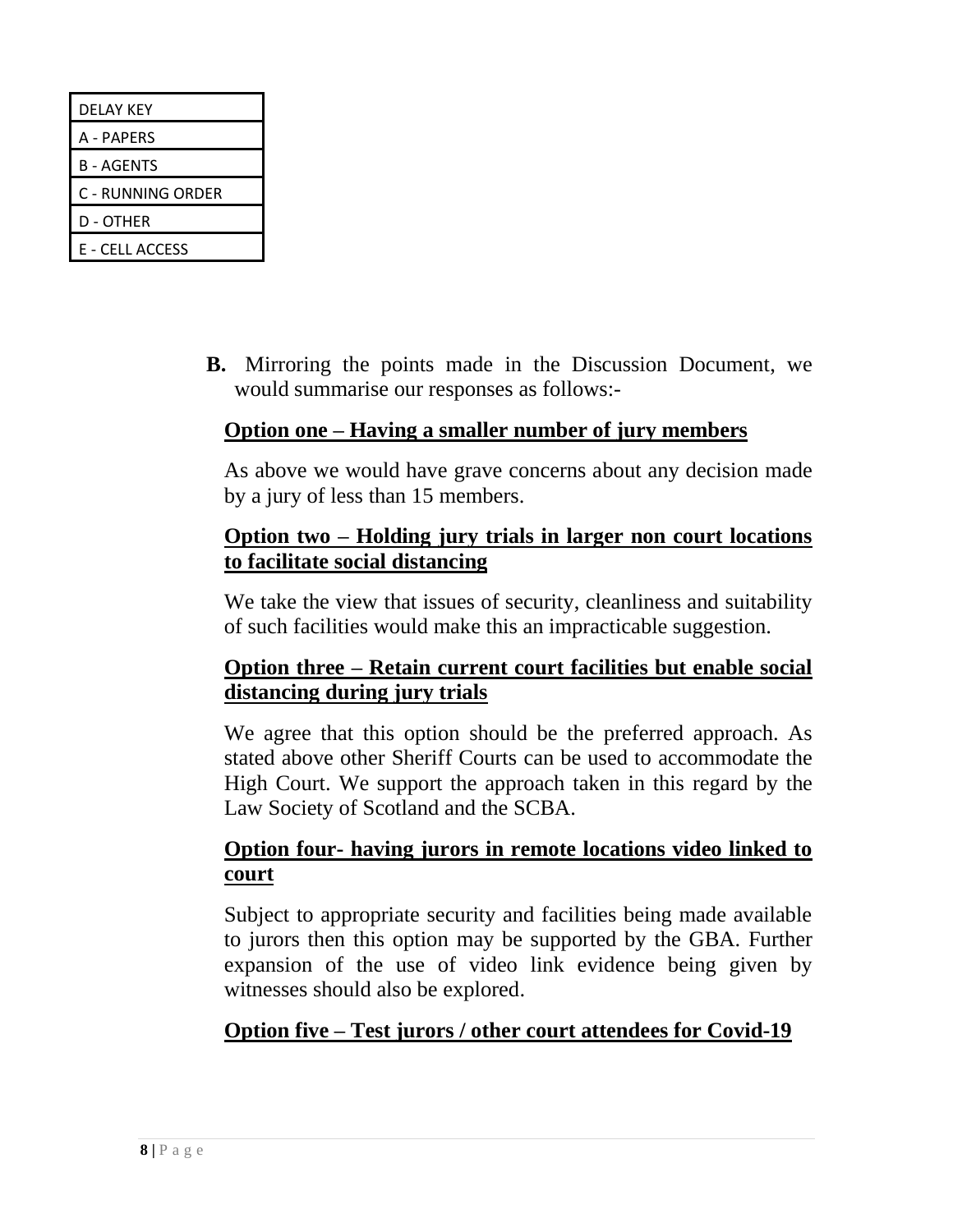Concerns about the practicability about such an option would make this a restrictive option and not suitable until Government policy on testing changes.

## **Option six – Deal with the backlog with faster progress of jury trials at the end of the current health restrictions**

The GBA would support this option subject to appropriate consideration of jurors' rights and expectations to a family life. We would also refer to our earlier comments about use of other Sheriff Courts and the appointment of Temporary Judges and part time Sheriffs. Further resources should be provided by the Government to all interested parties to allow for the faster progress of case resolution to be achieved.

# **Option seven – Judge only solemn trials**

The GBA takes the view that this option could not reflect the Scottish Government's approach that Scotland's justice system underpins our basic rights and freedoms and protects communities and individuals from harm.

#### **Option eight – Adjust the sentencing powers of Sheriff Courts (Solemn and Summary)**

The current sentencing powers of the Sheriff Court are regarded by the GBA as more than sufficient. We would not support this option.

#### **Option nine – Retain the status quo**

A return to the status quo should be achieved as quickly and safely as possible after the current crisis is resolved.

- **C.** There are questions at the conclusion of the Discussion Document and we also respond to them as follows:-
	- **1. What are the implications for justice and confidence in the rule of law if the most serious criminal cases are not able to progress?**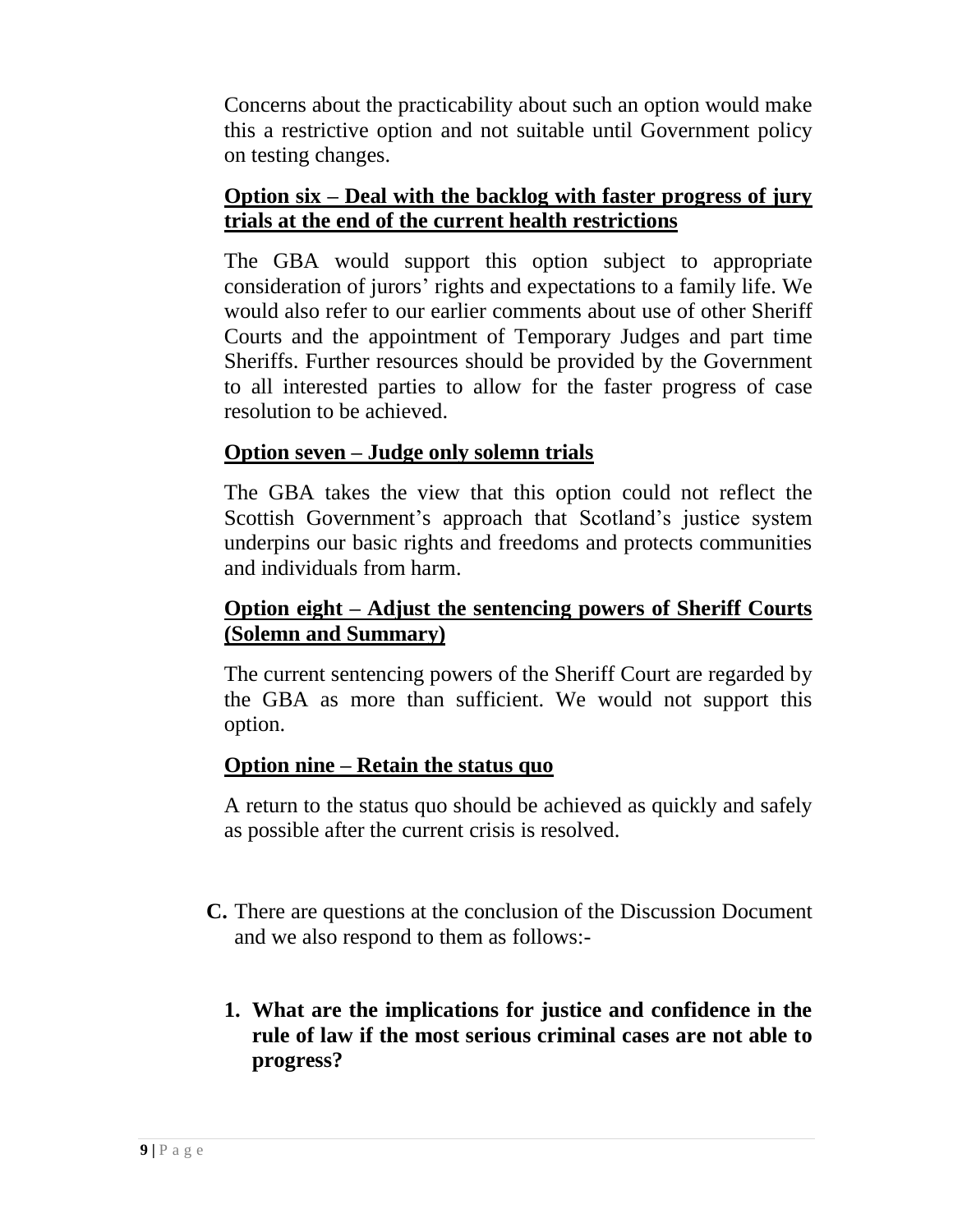The current crisis is affecting everyone's daily lives at present. The most serious criminal cases will be able to proceed with suitable safeguards being put in place.

As the introduction of the Discussion document narrates –

**"Scotland's justice system underpins our basic rights and freedoms and protects communities and individuals from harm. Those vital rights and freedoms must continue during the COVID-19 outbreak. The Scottish Government and justice agencies are committed to ensuring continuing fair and effective justice. Moves have already been made to enhance digital systems and capability across the justice system and to scale back activity, where appropriate."**

# **2. What are the implications for victims, witnesses and accused, in particular those held in prison on remand, when they have no certainty when their case might progress?**

The proposals detailed above will assist in clearing a backlog and provide a degree of certainty in the progress of cases. All the legal professional bodies from the Defence perspective who have responded to date have put forward proposals to deal with cases as speedily as possible. The courts are assigning diets to progress cases.

#### **3. Is it possible to ask members of the public to take on the civic duty of jury duty without exposing them, or their family members to some level of health risk?**

Nobody involved in the jury and court process should be exposed to unnecessary levels of risk. This includes all witnesses, court staff, solicitors, solicitor advocates and counsel, police officers and the judiciary.

# **4. Are there technological or practical measures that could be introduced to mitigate these risks?**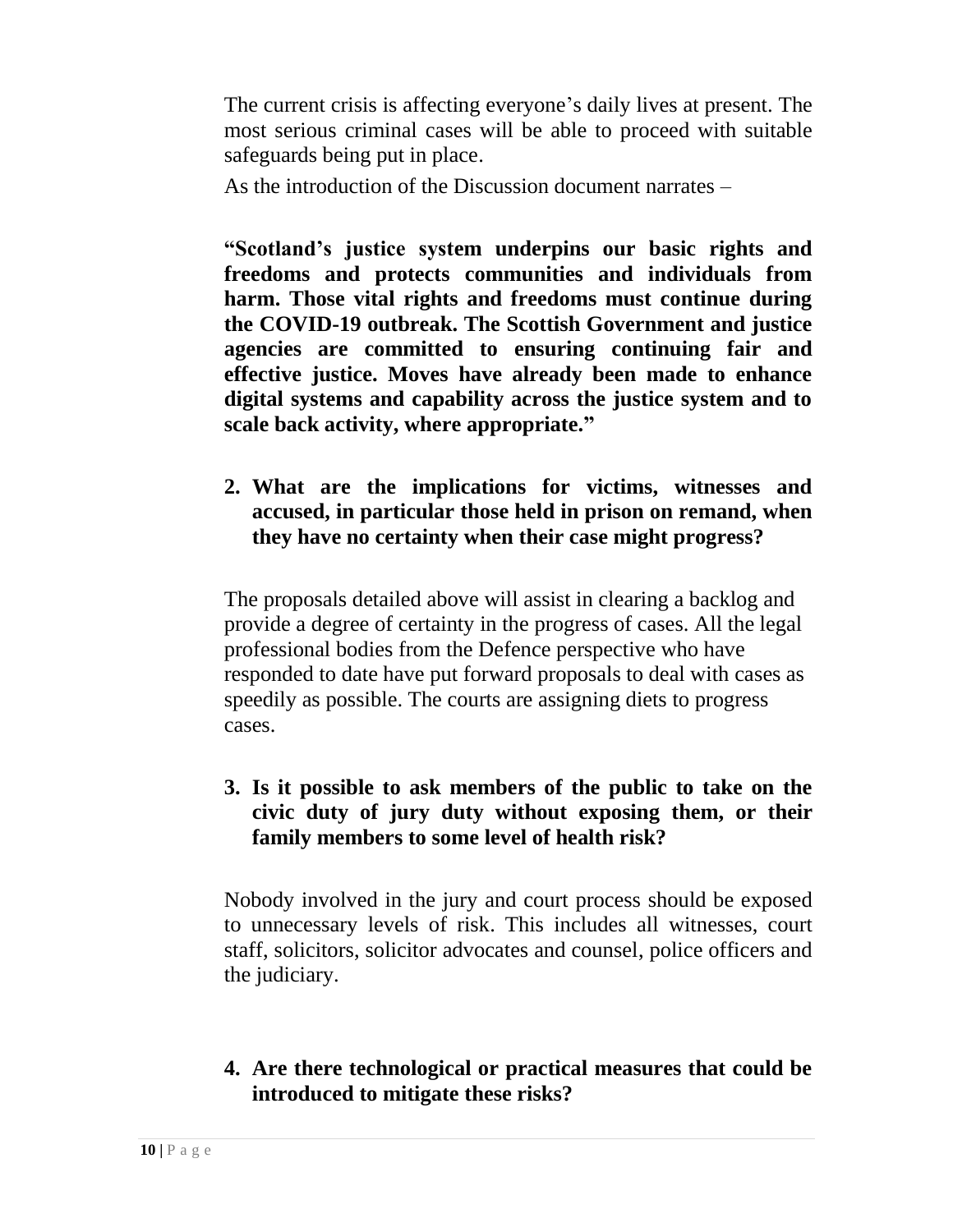As above, we consider that greater use could be made of technology, existing Court facilities to promote social distancing as well as the appropriate use of PPE.

# **5. Is it possible to maintain the random selection of jurors from across the eligible adult population?**

Yes, as with the existing system, upon production of an appropriate medical certificate, potential jurors can be excused.

#### **6. What is required to maintain compliance with ECHR and in particular the right to a fair trial?**

Scots Law maintains compliance with ECHR regulations with the current system and as the law is currently stated. Any interference with the current system would not be a proportionate or necessary response to the right in Scots Law to a Jury trial for the most serious of offences.

#### **7. Are there additional safeguards that could be applied to help balance any move away from the current system of trial by jury?**

The GBA maintains that such a move is disproportionate and counter to the interests of justice. The essential safeguard to a miscarriage of justice in serious crime is trial by jury.

#### **8. Is there a point at which the scale of backlog of serious criminal cases would justify a review of the balance between these issues? How would that point be assessed?**

Until more detailed information is available as referred to above, given that the courts are continuing to fix diets to progress these cases and until the level of the backlog known, it is difficult to assess such a question.